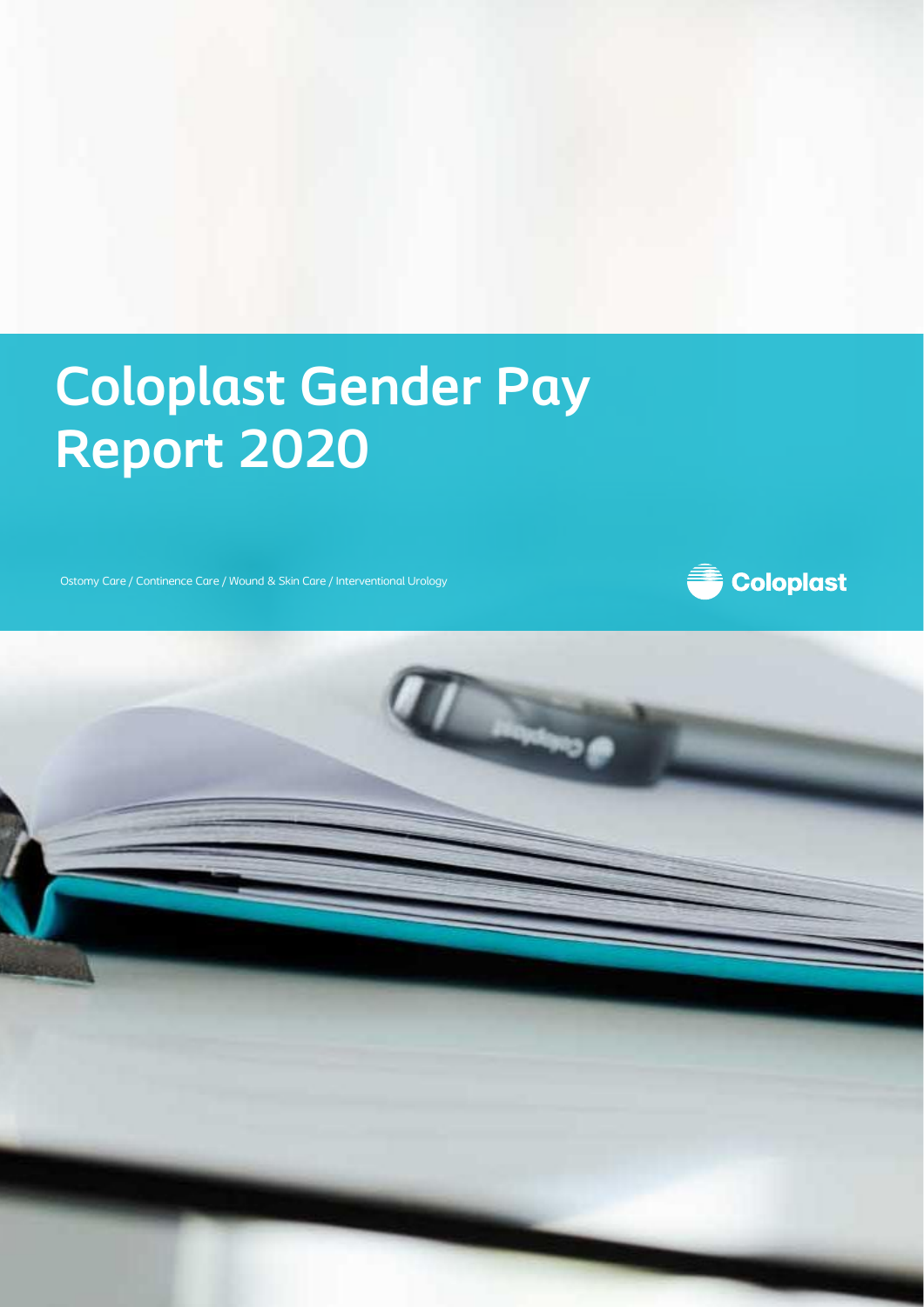## **Coloplast Gender Pay Report 2020**

Since April 2017, under UK Government legislation, private sector organisations with 250 or more employees have reported on their Gender Pay Gap to comply with The Equality Act 2010 (Gender Pay Gap Information) Regulations 2017. This will be the third time that Coloplast Limited have reported.

The legislation requires organisations to report on the **Gender Pay Gap**, which relates to the *differences* in *average earnings* of all men and women in a workforce, regardless of their role in the organisation, or seniority. This is a different way of measuring earnings to **Equal Pay**, which addresses the difference in pay for males and females within the same job.

Within Coloplast, we believe we create a Great Place to Work, and we genuinely strive to ensure that this is reflected through all processes undertaken throughout the business. We regularly benchmark ourselves against the local market to ensure that we continue to pay fairly and consistently, as well as against an internationally recognised job evaluation scheme which is applied to all roles.

Our workforce breakdown has remained constant over each of the reports, and for the period covered by this report the data is based on 73% females and 27% males.



### **What could cause a Gender Pay Gap?**

A gender pay gap can exist where there are more of one gender employed in more senior job roles compared to the other gender. You can still pay people fairly and equally when comparing the actual pay for the same job. If the split of males and females is disproportionate at different levels of the organisation a gender pay gap will be shown. This in effect is what is being seen at Coloplast again this year.

We had an ambitious growth target in some of our Customer facing teams in the 12 month period prior to the snapshot date, and these roles continue to attract a significantly higher number of females. The gender split we have across the organisation does impact the data that we are reporting, and has skewed both the overall gender pay and bonus gap data. We believe that this contributes to our reported data and due to the averages shown does not reflect the true reality of how pay and bonus are distributed across our business.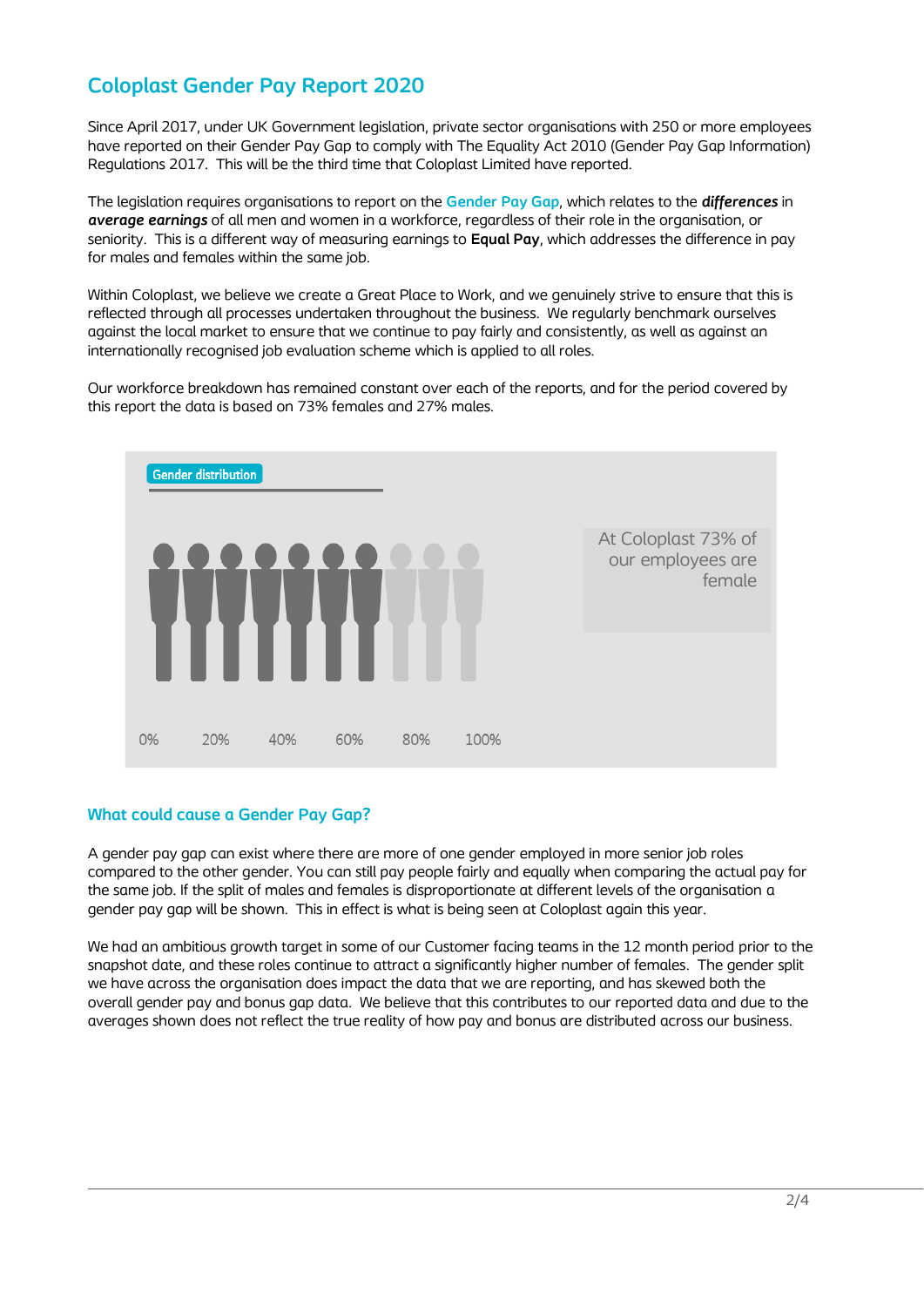## **Statutory Metrics**

| <b>Gender Pay Gap</b>                                                                                                |                                                                                               |              |                                           |               |  |
|----------------------------------------------------------------------------------------------------------------------|-----------------------------------------------------------------------------------------------|--------------|-------------------------------------------|---------------|--|
| Mean and Median (average) gender pay gap using hourly pay<br><b>Median</b><br><b>Mean</b>                            |                                                                                               |              |                                           |               |  |
| The mean (average) gender pay gap illustrates the difference in the average rates of pay that                        |                                                                                               |              |                                           |               |  |
| males and females receive, based on the snapshot date of 5 April 2020. To calculate this figure,<br>18.25%<br>18.96% |                                                                                               |              |                                           |               |  |
| the hourly rates of pay for each group are divided by the total number of males and females.                         |                                                                                               |              |                                           |               |  |
|                                                                                                                      | The median (average) gender pay gap is shown by ranking the hourly rates of both males and    |              |                                           |               |  |
| females, and comparing the mid-point for each group, based on the same snapshot date of 5 April                      |                                                                                               |              |                                           |               |  |
| 2020.                                                                                                                |                                                                                               |              |                                           |               |  |
| <b>Gender Bonus Pay Gap</b><br><b>Mean</b>                                                                           |                                                                                               |              |                                           |               |  |
| Mean and Median gender bonus pay gap                                                                                 |                                                                                               |              |                                           | <b>Median</b> |  |
|                                                                                                                      | The gender bonus gap calculation is based on the bonuses paid to male and female employees in |              |                                           |               |  |
| the 12 month period up to 5 April 2020.<br>18.53%                                                                    |                                                                                               |              |                                           | 52.18%        |  |
| The mean gender bonus pay gap % is based on the difference in average bonus pay received by                          |                                                                                               |              |                                           |               |  |
| males and females.                                                                                                   |                                                                                               |              |                                           |               |  |
| The median gender bonus pay gap % is based on the difference in the mid-point of bonus pay                           |                                                                                               |              |                                           |               |  |
| received by males and females                                                                                        |                                                                                               |              |                                           |               |  |
| Proportion of males and females receiving bonus pay                                                                  |                                                                                               |              |                                           |               |  |
|                                                                                                                      |                                                                                               |              |                                           |               |  |
|                                                                                                                      | 94.44%                                                                                        |              | 93.82%                                    |               |  |
|                                                                                                                      |                                                                                               |              |                                           |               |  |
| Male and female employees by pay quarter                                                                             |                                                                                               |              |                                           |               |  |
|                                                                                                                      |                                                                                               |              |                                           |               |  |
| <b>Upper Middle Hourly Pay Qtr</b><br><b>Upper Hourly Pay Qtr</b>                                                    |                                                                                               |              |                                           |               |  |
|                                                                                                                      |                                                                                               |              |                                           |               |  |
|                                                                                                                      |                                                                                               |              |                                           |               |  |
|                                                                                                                      |                                                                                               |              |                                           |               |  |
|                                                                                                                      |                                                                                               |              |                                           |               |  |
|                                                                                                                      |                                                                                               |              |                                           |               |  |
|                                                                                                                      |                                                                                               |              |                                           |               |  |
|                                                                                                                      |                                                                                               |              |                                           |               |  |
|                                                                                                                      |                                                                                               |              |                                           |               |  |
|                                                                                                                      |                                                                                               |              | $\blacksquare$ Male $\blacksquare$ Female |               |  |
|                                                                                                                      | • Male • Female                                                                               |              |                                           |               |  |
|                                                                                                                      |                                                                                               |              |                                           |               |  |
| <b>Males</b>                                                                                                         | 38.97%                                                                                        | <b>Males</b> | 25.00%                                    |               |  |
| Females                                                                                                              | 61.03%                                                                                        | Females      | 75.00%                                    |               |  |
|                                                                                                                      |                                                                                               |              |                                           |               |  |
| Lower Middle Hourly Pay Qtr<br>Lower Hourly Pay Qtr                                                                  |                                                                                               |              |                                           |               |  |
|                                                                                                                      |                                                                                               |              |                                           |               |  |
|                                                                                                                      |                                                                                               |              |                                           |               |  |
|                                                                                                                      |                                                                                               |              |                                           |               |  |
|                                                                                                                      |                                                                                               |              |                                           |               |  |
|                                                                                                                      |                                                                                               |              |                                           |               |  |
|                                                                                                                      |                                                                                               |              |                                           |               |  |
|                                                                                                                      |                                                                                               |              |                                           |               |  |
|                                                                                                                      |                                                                                               |              |                                           |               |  |
|                                                                                                                      | • Male • Female                                                                               |              | Male Female                               |               |  |
|                                                                                                                      |                                                                                               |              |                                           |               |  |
|                                                                                                                      |                                                                                               |              |                                           |               |  |
| <b>Males</b>                                                                                                         | 25.74%                                                                                        | <b>Males</b> | 19.12%                                    |               |  |
| Females                                                                                                              | 74.26%                                                                                        | Females      | 80.88%                                    |               |  |